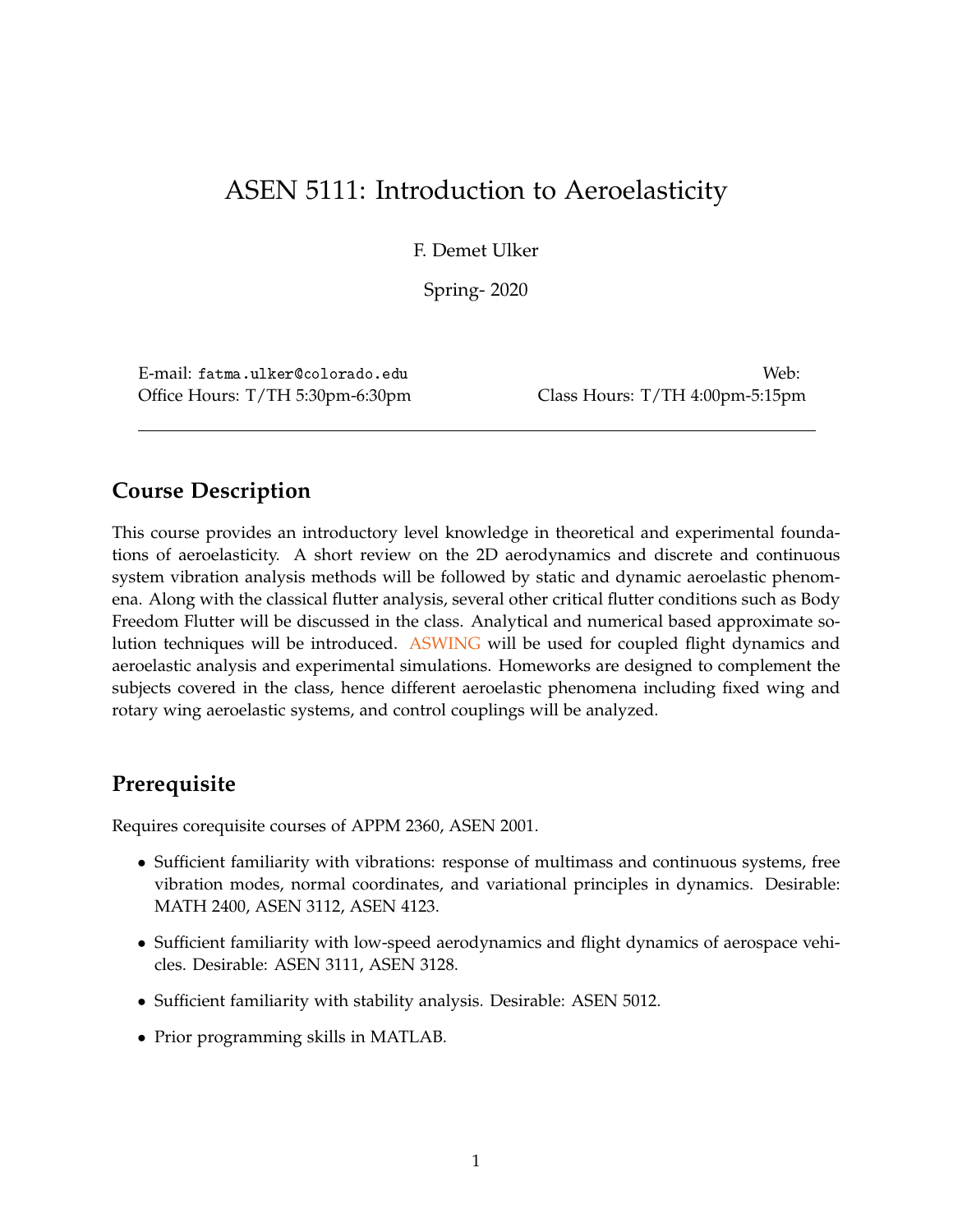## **Reference Materials**

- [1] J. Wright and J. Cooper, *Introduction to Aircraft Aeroelasticity and Loads*, 2nd ed., ser. aerospace series. Wiley, 2015.
- [2] R. L. Bisplinghoff and H. Ashley, *Principles of Aeroelasticity*. Dover, 1962.
- [3] D. Hodges and G. Pierce, *Introduction to Structural Dynamics and Aeroelasticity*, ser. Cambridge Aerospace Series. Cambridge University Press, 2011.
- [4] M. Drela, *Flight Vehicle Aerodynamics*, ser. Flight Vehicle Aerodynamics. MIT Press, 2014.
- [5] D. Schmidt, *Modern Flight Dynamics*. McGraw-Hill Education Europe, 2011.
- [6] J. Katz and A. Plotkin, *Low-Speed Aerodynamics*, 2nd ed. Cambridge University Press, 2001.

## **Course Learning Goals**

At the end of this course, students will be able to perform the following:

- Derive the differential equations governing aeroelastic phenomena
- Assess the underlying assumptions in the aeroelastic analysis of fixed wing and rotary wing aerospace vehicles/systems.
- Experimentally predict the flutter boundary of an aerospace vehicle.
- Evaluate the practical feasibility and predict possible issues of unconventional aerial configurations.

## **Course Structure**

Part I:Introduction to Aeroelasticity

- **–** Description of the aeroelastic phenomenon and historical development
- **–** Review of dynamical systems
	- Equation of motion for single and multi degree of freedom systems, 2D Typical section.
		- \* justify typical-section concept
		- \* dynamical model parameters
		- \* examine in-vacuum case, EOM via Newton's Law, Lagrange's energy method and Hamilton's principle.
		- \* time domain analysis
		- \* frequency and complex domain analysis
- **–** Review of aerodynamic concepts, steady and quasi-steady, unsteady aerodynamics
	- Introduction -flow categories
	- Elements of potential flow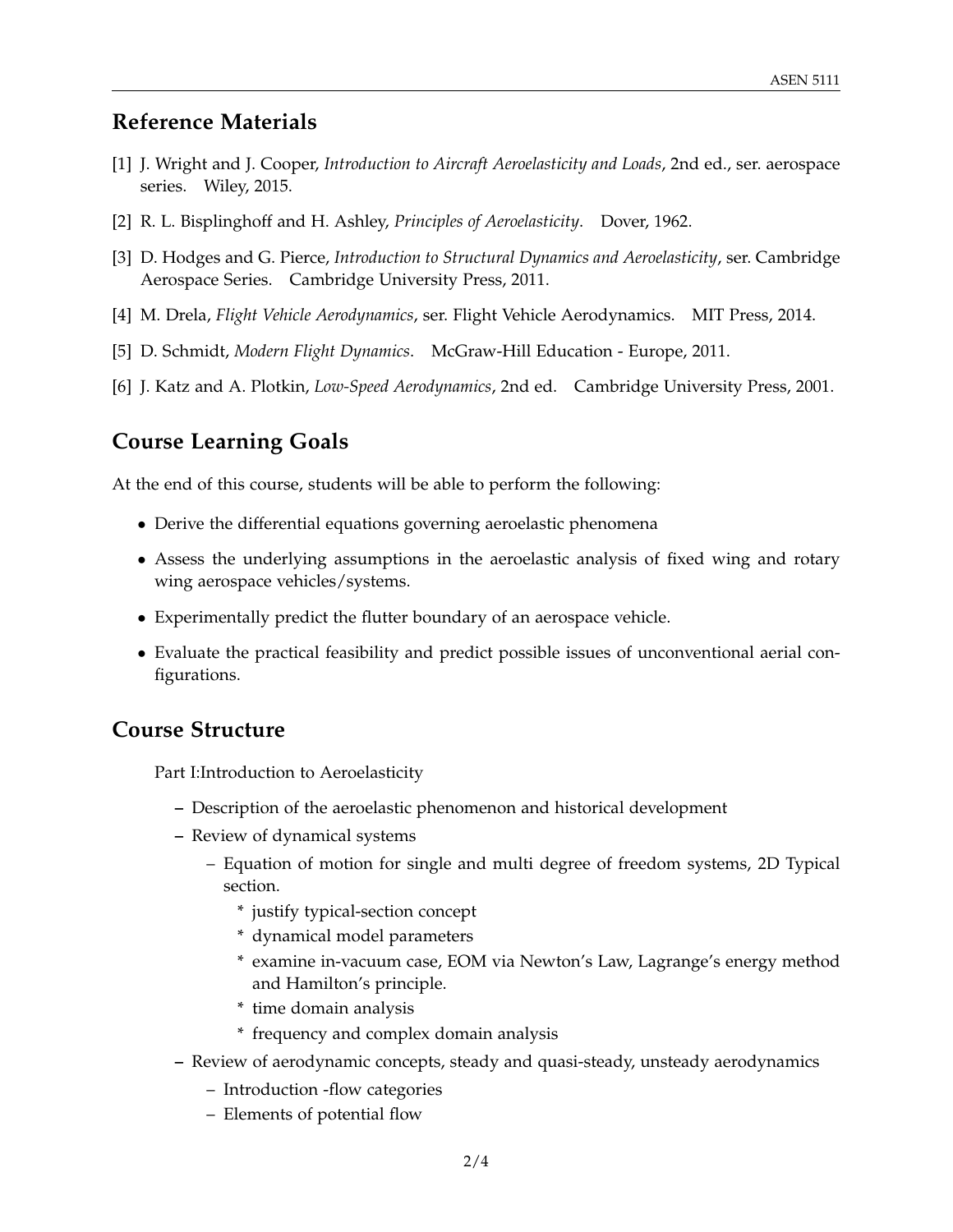- Steady, quasi-steady, unsteady aerodynamics for typical section
	- \* aero model parameters, steady aero
	- \* examine static aeroelastic case, divergence,
	- \* quasi-steady aero
	- \* examine dynamic aeroelastic case, gust
	- \* time domain analysis
	- \* unsteady aero
	- \* examine dynamic aeroelastic case, SDOF and MDOF flutter
	- \* time domain, frequency and complex domain analysis
	- \* engineering solutions, p-k method
- Aerodynamics of wing and bodies
	- \* approximate solution methods, lifting line method
	- \* swept wing and low aspect ratio wings, vortex lattice method
- **–** Review of structural concepts
	- Basic structural theory
	- Vibrations of continuous systems
		- \* structure model parameters
		- \* partial differential equation for SDOF-MDOF flexible wing, bending and torsional vibrations
		- \* approximate solution of wing deflections, modal methods
- **–** Review of aircraft flight dynamics
	- Representation of aircraft and Flight Control System.
		- \* Description of frames and axis system
		- \* Aircraft motion, kinematics and dynamics
		- \* Flight dynamics formulation, lateral and longitudinal
	- Introduction of ASWING

Part II: Static and Dynamic Aeroelasticity

- **–** Static Aeroelasticity
	- Divergence
	- Control Reversal
- **–** Dynamic Aeroelasticity
	- Classical flutter
		- Coupled aeroelastic model for lifting surface
		- Stability analysis in time and frequency domains
		- Computation of flutter speed via engineering methods
	- Body freedom flutter
		- Problem definition
		- Numerical solution and result analysis
	- Nonlinear effects